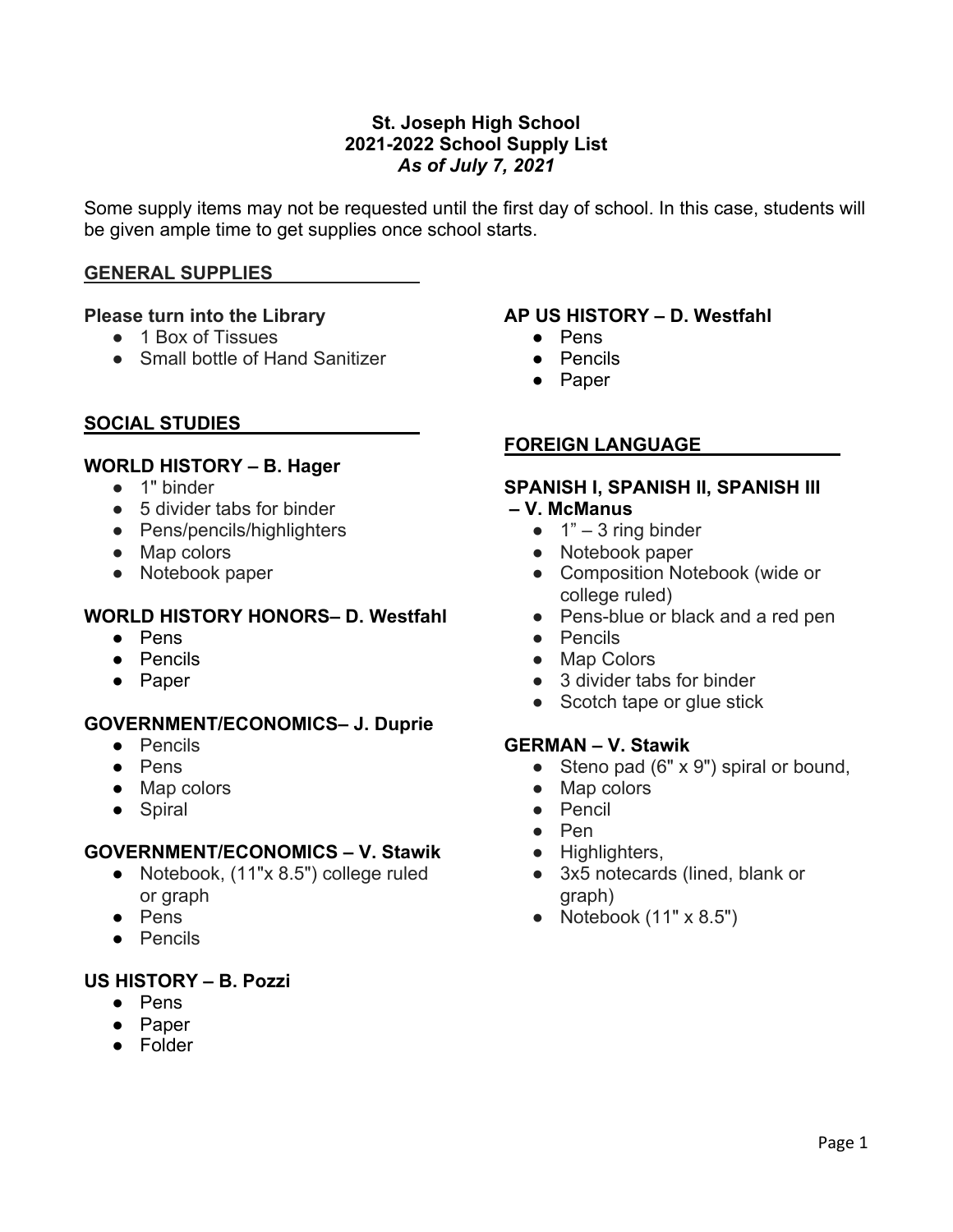## **ENGLISH**

## **ENGLISH 1/ENGLISH 1 HONORS**

#### **– G. Bludau**

- 1" English Binder
- 5 Dividers (in binder)
- Loose-Leaf Notebook Paper (in binder)
- Pencils and Black or Blue Pens (in binder)
- Black Sharpie Permanent Marker
- 4/5 Pack of thin multi colored highlighters
- 1 pack of book tabs or flags

## **ENGLISH 2 – G. Bludau**

- 1" English Binder
- 5 Dividers (in binder)
- Loose-Leaf Notebook Paper (in binder)
- Pencils and Black or Blue Pens (in binder)
- Black Sharpie Permanent Marker
- 4/5 Pack of thin multi colored highlighters
- 1 pack of book tabs or flags

# **ENGLISH 2 HONORS – G. Boyle**

- Expandable accordion folder
- Highlighters, pens, pencils

## **ENGLISH 3 – B. Hager**

- 1" binder
- 5 divider tabs for binder
- Pens/pencils/highlighters
- Notebook paper

## **ENGLISH 3 AP – B. Hager**

- 1.5" binder
- 5 divider tabs for binder
- Pens/pencils/highlighters
- Notebook paper

### **ENGLISH 4 – G. Boyle**

- Expandable accordion folder
- Highlighters, pens, pencils

## **ENGLISH 4 AP – G. Boyle**

- Expandable accordion folder
- Highlighters, pens, pencils

### **SCIENCE**

## **CHEMISTRY AND CHEMISTRY HONORS**

# **– K. Moseley**

- Pencils
- Red pens
- Notebook paper
- Folder with brads and pockets
- Scientific calculator
- Composition notebook
- Jumbo book cover

## **AP CHEMISTRY – A. Eastham**

- Binder
- Notebook paper
- Pens, pencils, highlighters
- Calculator needs scientific notation and logarithm functions
- Jumbo book cover
- Composition notebook (optional)

## **PHYSICS AND PHYSICS HONORS**

#### **– S. Sauer**

- Paper
- Ruler
- Pens/Pencils
- Index Cards 3" X 5"
- Calculator with trig functions (graphing calculator great but not mandatory)

## **FORENSICS – S. Sauer**

- Paper
	- Pens/Pencils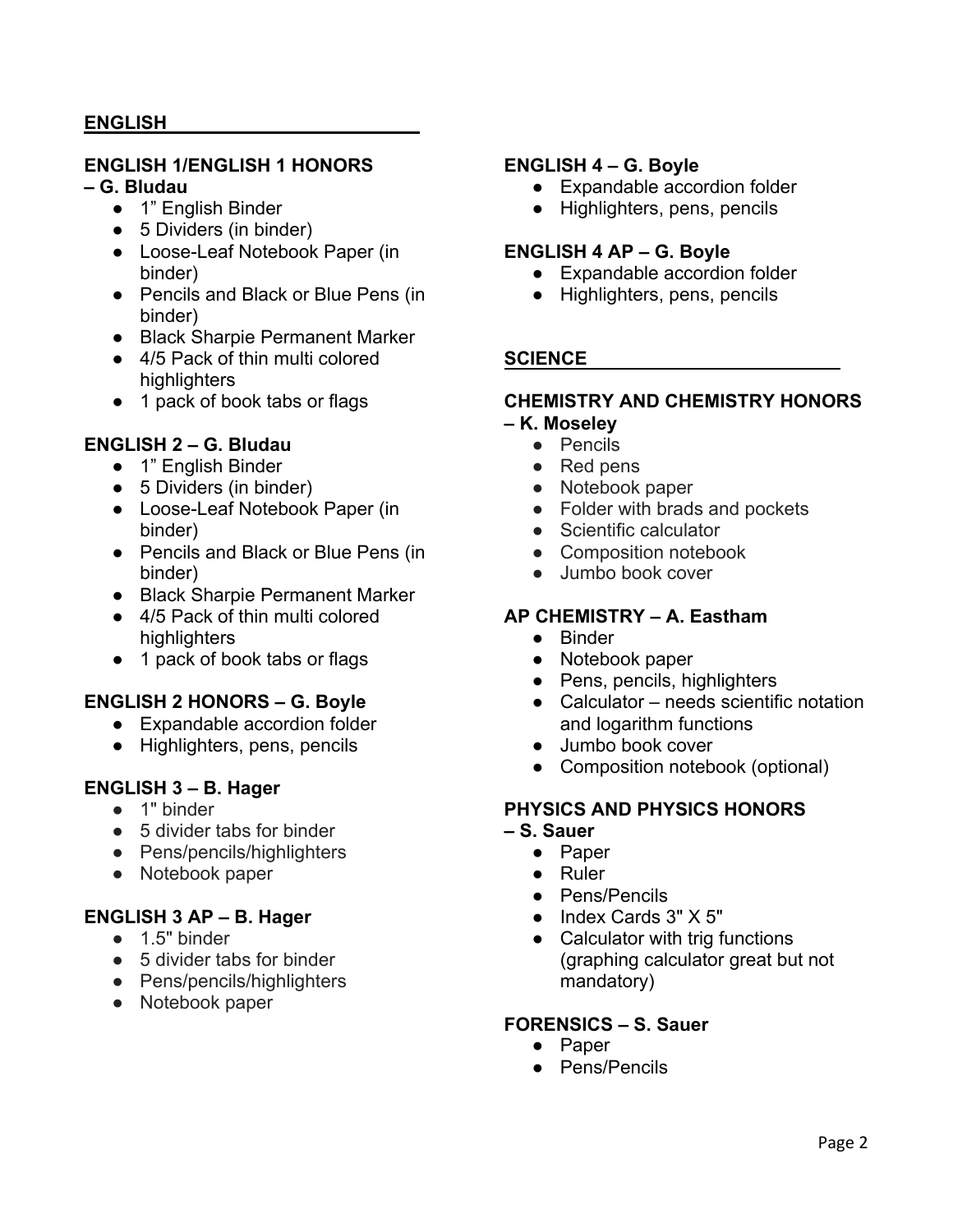## **BIOLOGY AND BIOLOGY HONORS – J. Schott**

- 1 box nitrile gloves
- 1 roll paper towels
- 1 glue stick
- 1" binder, 3-ring
- Paper, pencils, pens, highlighter
- Map pencils
- Book cover

## **ANATOMY & PHYSIOLOGY – J. Schott**

- 1 box nitrile gloves
- 1 roll paper towels
- 1 glue stick
- 1" binder, 3-ring
- Paper, pencils, pens, highlighter
- Map pencils
- Book cover

### **MATH**

# **ALGEBRA I AND ALGEBRA I HONORS**

#### **– B. Flynn**

- Binder with loose leaf paper or notebook
- Pencils
- Calculator
- Red Pen

## **STATISTICS – B. Flynn**

- Binder with loose leaf paper or notebook
- Pencils
- Graphing calculator
- Red Pen

## **ALGEBRA II AND ALGEBRA II HONORS**

#### **– J. Jenkins**

- Loose leaf notebook paper
- Spiral notebook
- Pencils with erasers
- Red pen
- Small ruler
- Graph paper
- Graphing calculator (TI-84 or 84+)
- Dividers for binder
- Binder

## **ALGEBRA III – B. Boyle**

- Binder
- Graph paper
- Composition book
- Dividers
- Notebook paper
- Pencils
- Red Pen
- Highlighter (any color)
- Graphing Calculator

#### **GEOMETRY AND GEOMERTY HONORS – D. Machicek**

- Loose leaf notebook paper
- Spiral notebook
- Graph paper
- Pencils with erasers
- Red pen
- Clear protractor with a 4"- 6" ruler. Try to find one with a hole in the middle of the ruler.
- Calculator that will do trigonometric ratios (sin, cos, tan)
- Glue stick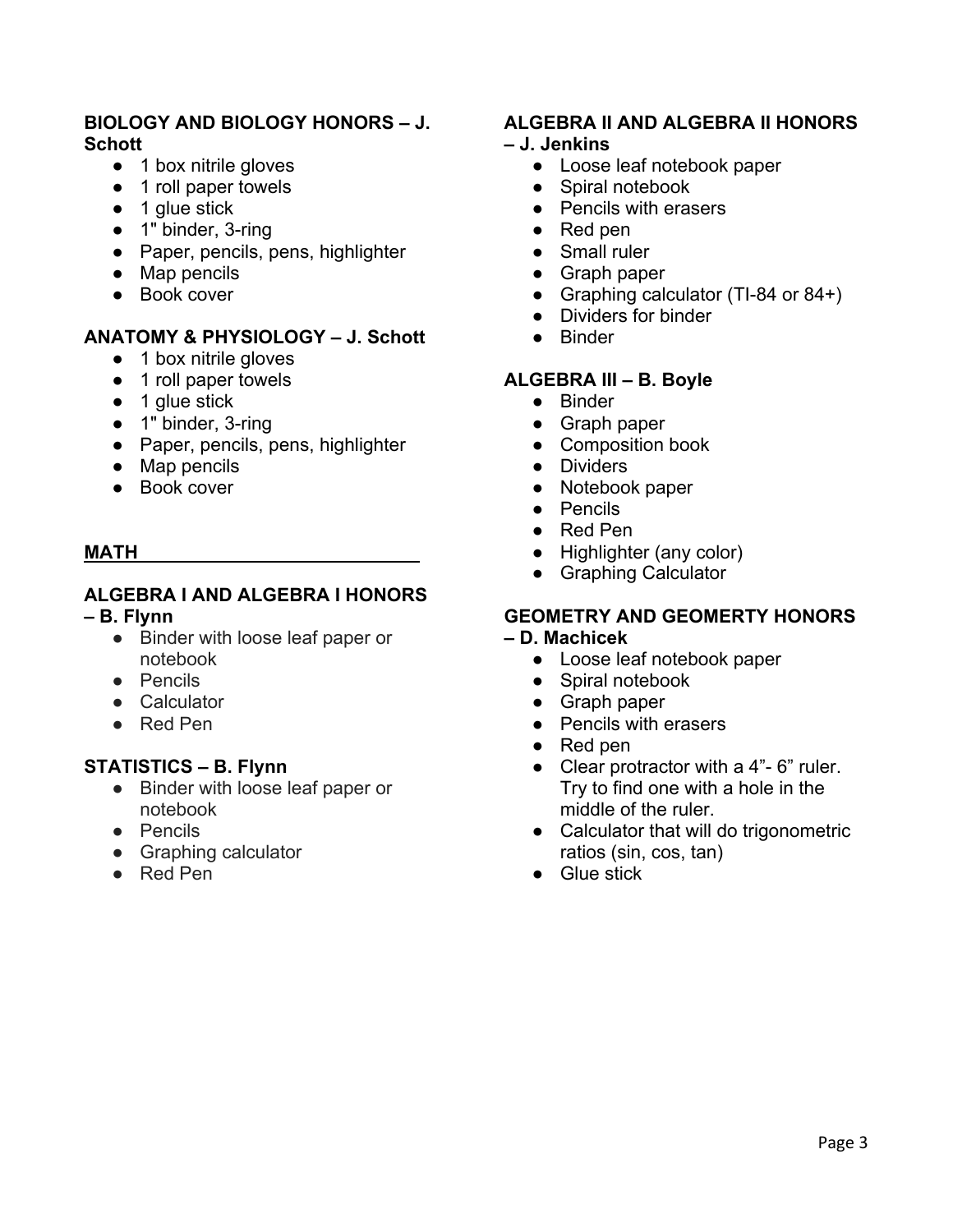# **PRE-CAL AND PRE-CAL HONORS**

### **– B. Boyle**

- Binder
- Graph paper
- Composition book
- Dividers
- Notebook paper
- Pencils
- Red Pen
- Highlighter (any color)
- Graphing Calculator

# **CALCULUS – B. Boyle**

- Binder
- Graph paper
- Composition book
- Dividers
- Notebook paper
- Pencils
- Red Pen
- Highlighter (any color)
- Graphing Calculator

# **THEOLOGY**

## **THEOLOGY 1 – M. Shimek**

- $\bullet$   $\frac{1}{2}$  inch hardback binder (3 ring)
- Notebook paper

## **THEOLOGY 2 – M. Shimek**

- $\bullet$   $\frac{1}{2}$  inch hardback binder (3 ring)
- Notebook paper

# **THEOLOGY – Sr. C. Underbrink**

- 3-ring binder or large spiral with pockets for class notes, handouts, and assignments
- Another notebook (any size or format) to turn in weekly as a journal
- Blue or black ink pens, pencil, eraser

# **ELECTIVES**

# **ART I AND ADVANCED ART – J. Carson**

- Pencils
- Erasers
- Black sharpies (regular and thin)
- A set of paint brushes 8" or shorter (to fit into a provided pencil box)
- Sketchbook 8"x10" or 9"x12"

Following are some examples with links from Amazon. These aren't required but an idea of what to get.

- **Paint brushes**: Elisel Paint Brush Set 12 Pcs Paint Brushes for Acrylic Painting, Oil Watercolor Paint Brush, Artist Professional Paintbrushes for Kids
- **Pencils**: Sargent Art 22-7283 12 Piece Graphite Drawing Pencil Set in Tin Case
- **Erasers**: Prismacolor Premier Magic Rub Vinyl Erasers, 3-Count
- **Sharpies**: Sharpie Permanent Markers Variety Pack, Featuring Fine, Ultra Fine, and Chisel Point Markers, Black, 6 Count
- **Sketchbook**: Strathmore 455-3, 400 Series Sketch Pad, 9"x12" Wire Bound, 100 Sheets

# **CLOUD TECHNOLOGIES – V. Stawik**

- Earbuds with cord to plug into computer. No blue tooth earbuds please.
- Notebook
- Pencil

## **DIGITAL ART, ANIMATION AND AUDIO DESIGN – B. Flynn**

● Earbuds with cord to plug into computer. No blue tooth earbuds please.